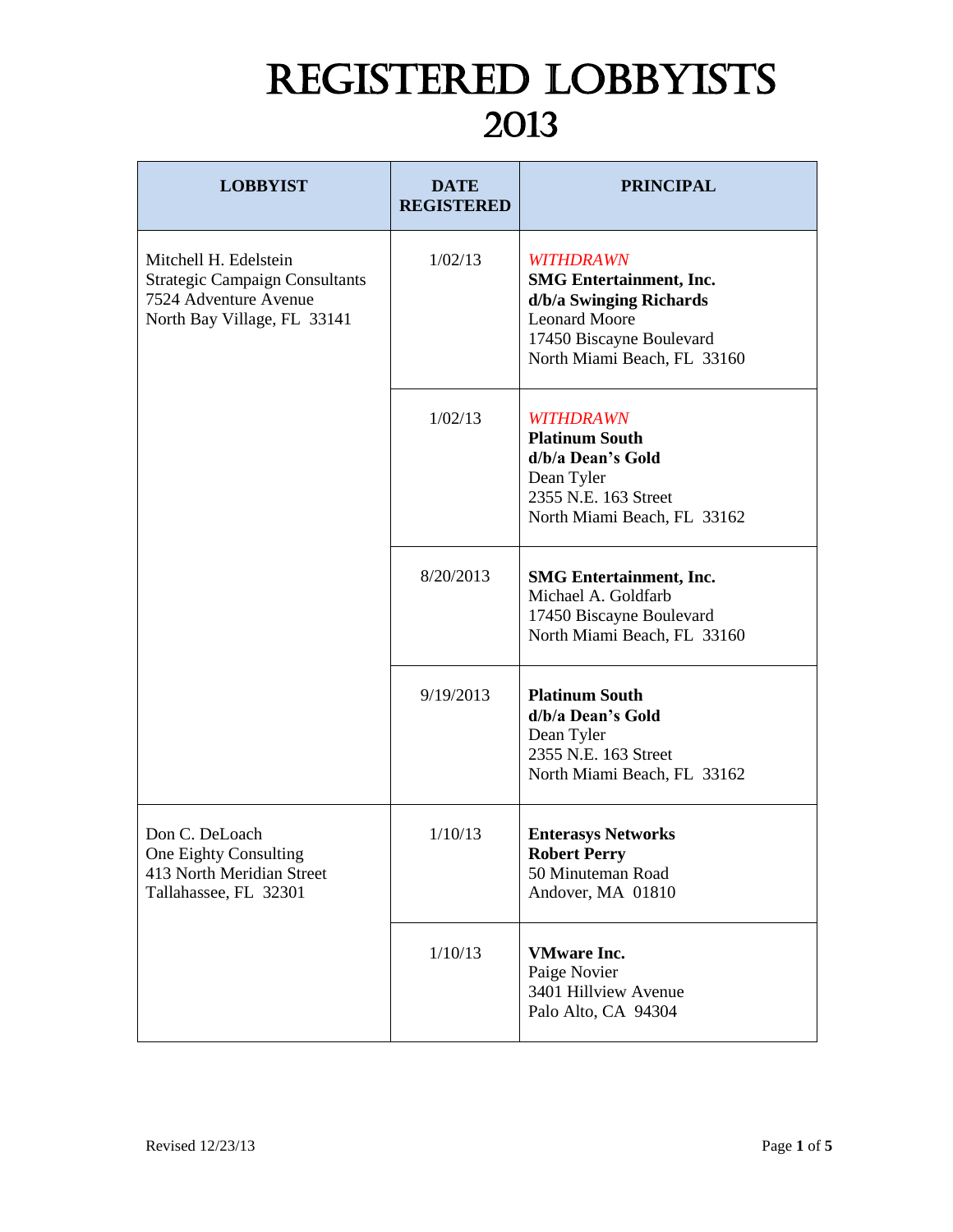|                                                                                                                  | 2/04/13    | Exten Sys, Inc.<br>Chris Zoeller<br>253 Pine Ave N, Bldg B<br>Oldsmar, FL 34677                                                     |
|------------------------------------------------------------------------------------------------------------------|------------|-------------------------------------------------------------------------------------------------------------------------------------|
|                                                                                                                  | 12/23/2013 | VMware, Inc.<br>340 Hillview Avenue<br>Palo Alto, CA 94304                                                                          |
| Mario J. Garcia-Serra<br>Greenberg Traurig, P.A.<br>333 S.E. 2 Avenue, 44 <sup>th</sup> Floor<br>Miami, FL 33131 | 1/29/13    | <b>Public Health Trust, Jackson Health</b><br><b>System</b><br>Carlos Lago<br>1611 N.W. 12 Avenue<br>Miami, FL 33136                |
| <b>Susan Fried</b><br>1875 N.E. 197 Terrace<br>North Miami Beach, FL 33179                                       | 2/20/13    | <b>iStar Financial</b><br>Geo. Helmstetter<br>1601 Washington Avenue<br>Miami Beach, FL 33139                                       |
|                                                                                                                  | 3/14/13    | <b>Jackson Health System (JHS)</b><br>Mario Garcia-Serra<br><b>Public Health Trust</b><br>1611 N.W. 12 Avenue<br>Miami, FL 3313     |
| Keith Donner<br>The Donner Group<br>7525 S.W. 54 Court<br>Miami, FL 33143                                        | 3/12/13    | <b>Jackson Health System (JHS)</b><br><b>Public Health Trust</b><br>1611 N.W. 12 Avenue<br>Miami, FL 33136                          |
|                                                                                                                  | 9/04/2013  | <b>Platinum South, Inc.</b><br>d/b/a Dean's Gold<br>2355 NE 163 Street<br>North Miami Beach, FL 33160                               |
|                                                                                                                  | 9/26/2013  | <b>WITH DRAWN - 1/7/14</b><br>Queen of Diamonds, Inc.<br>Fabiana Sibilia<br>17450 Biscayne Boulevard<br>North Miami Beach, FL 33162 |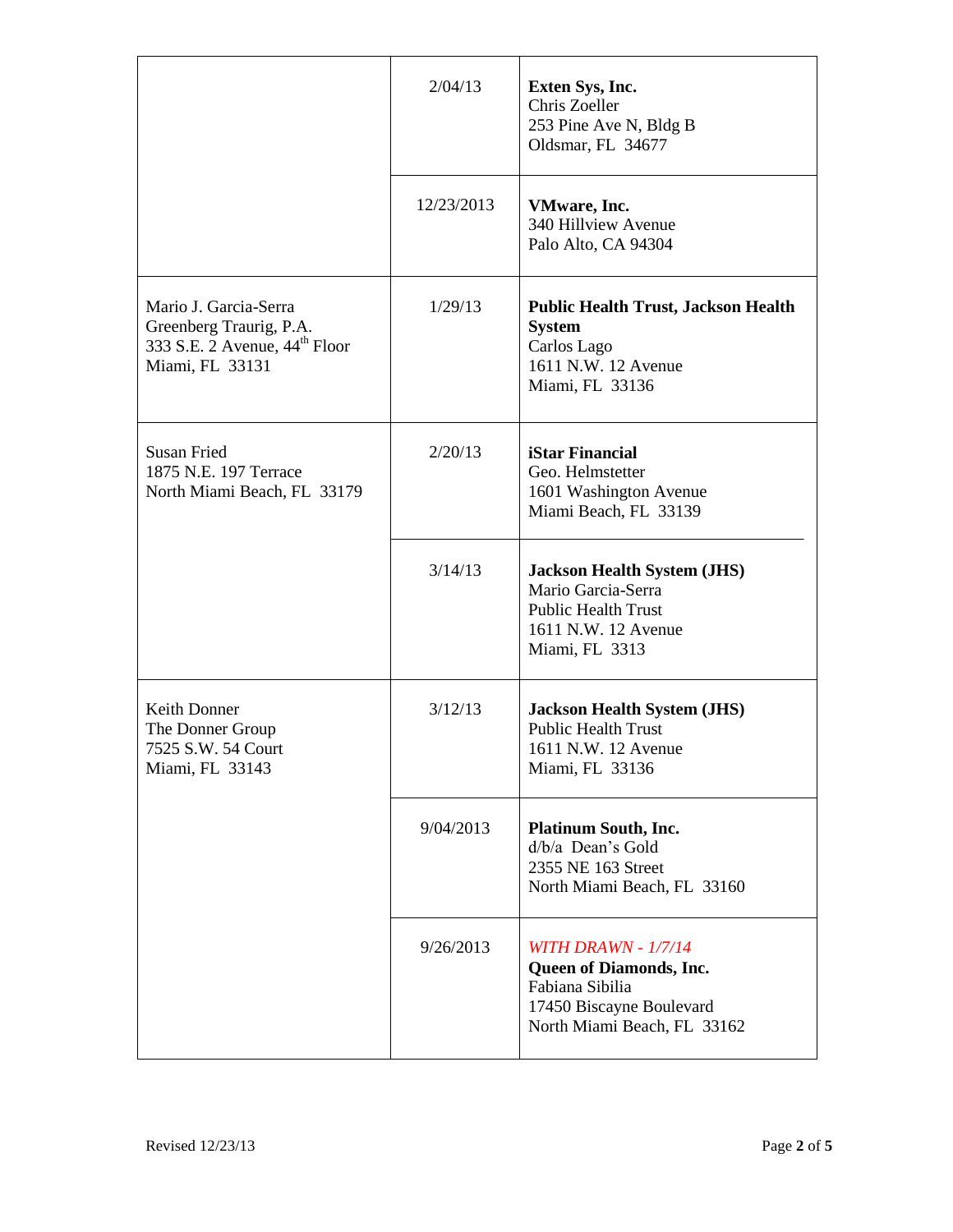| Michael J. Snyder, Esq.<br>Michael J. Snyder & Assoc, P.A.<br>4000 Hollywood Blvd, Ste 455-S<br>Hollywood, FL 33021 | 5/02/13 | <b>Laurenzo Bros Property, LLC</b><br>David Laurenzo<br>16385 W. Dixie Highway<br>North Miami Beach, FL 33160                       |
|---------------------------------------------------------------------------------------------------------------------|---------|-------------------------------------------------------------------------------------------------------------------------------------|
|                                                                                                                     | 5/02/13 | Laurenzo's Italian Center, LLC<br>David Laurenzo<br>16385 W. Dixie Highway<br>North Miami Beach, FL 33160                           |
|                                                                                                                     | 5/23/13 | <b>OFG Investments, LLC</b><br>Jeff Huffman<br>16400 NW 2 Avenue, Suite 203<br>North Miami Beach, FL 33169                          |
|                                                                                                                     | 5/23/13 | 3 <sup>rd</sup> Day Church, Inc., a Fla. Non-<br>Profit Corp.<br>Ariel Vasquez<br>1270 NE 178 Street<br>North Miami Beach, FL 33162 |
| <b>Evan Ross</b><br><b>Public Communicators Group</b><br>1941 South Oak Haven Circle<br>Miami, FL 33179             | 5/09/13 | <b>Russel Lazega/Leslie Chaviano</b><br>3467 N.E. 168 Street<br>North Miami Beach, FL 33160                                         |
|                                                                                                                     | 6/19/13 | <b>CH2M Hill Engineers</b><br><b>CH2M Hill</b><br>1000 Abernathy road, Suite 1600<br>Atlanta, GA 30328                              |
| Brian B. Plewinski<br>E-Z Permits, Inc.<br>4101 Ravenswood Road #201<br>Dania, FL 33312                             | 6/5/13  | <b>Starbucks Coffee</b><br><b>Starbucks Coffee Company</b><br>95 Merrick Way #650<br>Coral Gables, FL 33134                         |
| Eric M. Singer<br>Bilzin Sumberg Baena Price &<br>Axelrod<br>1450 Brickell Avenue<br>Miami, FL 33131                | 7/10/13 | <b>Canal Park Office, LLC</b><br>3363 N.E. 163 Street, Suite 805<br>North Miami Beach, FL 33160                                     |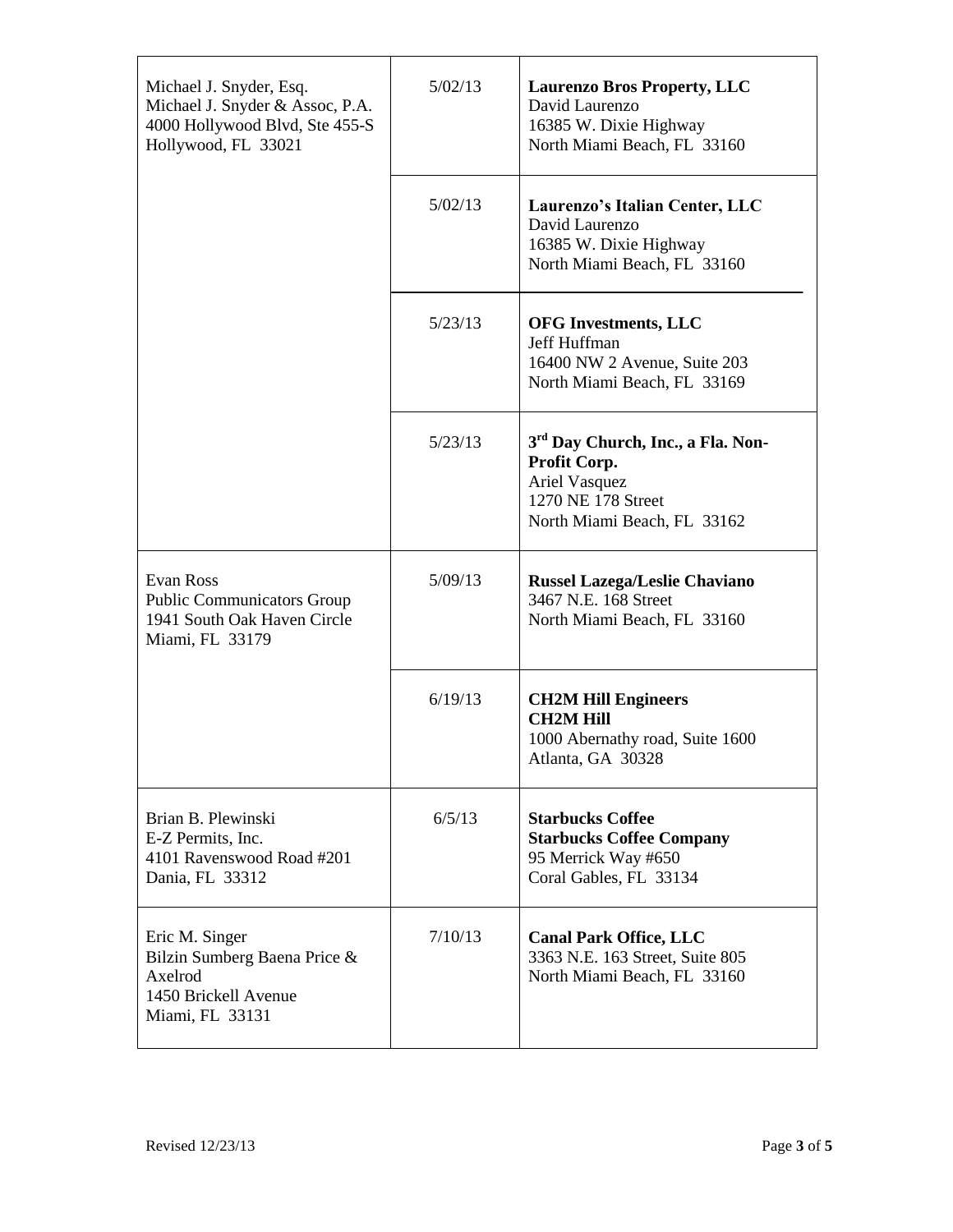| <b>Stanley R. Price</b><br>Bilzin Sumberg Baena Price &<br>Axelrod, LLP<br>1450 Brickell Avenue<br>Miami, FL 33131 | 7/10/13    | <b>Canal Park Office, LLC</b><br>3363 N.E. 163 Street, Suite 805<br>North Miami Beach, FL 33160                               |
|--------------------------------------------------------------------------------------------------------------------|------------|-------------------------------------------------------------------------------------------------------------------------------|
|                                                                                                                    | 11/12/2013 | <b>Sky Lake Synagogue, Inc.</b><br>1850 N.E. 183 Street<br>North Miami Beach, FL 33179                                        |
|                                                                                                                    | 11/12/2013 | <b>AMENDED 3/19/15</b><br>Shefa Tal, LLC/Solo Retail<br>1111 Park Centre<br>Suite 450<br>Miami Gardens, FL 33169              |
| Jeffrey Bercow<br>Bercow Radell & Fernandez, P.A.<br>200 S. Biscayne Boulevard<br>Suite 850<br>Miami, FL 33131     | 8/15/2013  | <b>EDENS</b><br>515 E Las Olas Boulevard<br>Fort Lauderdale, FL 33304                                                         |
|                                                                                                                    | 8/15/2013  | <b>CJUF III Intracoastal LLC</b><br>c/o Canyon Capital Realty Adv. LLC<br>2000 Avenue of the Stars<br>Los Angeles, CA 90067   |
| Norman C. Powell<br>Law Office of Norman C. Powell<br>17100 NE 19 Avenue<br>North Miami Beach, FL 33162            | 8/16/2013  | <b>SMG</b> Entertainment, Inc.<br>17450 Biscayne Boulevard<br>North Miami Beach, FL 33160                                     |
|                                                                                                                    | 11/27/2013 | <b>DSG Holding Company, Inc.</b><br>11300 Overseas Highway, Suite 1<br>Marathon, FL 33050                                     |
| Charles C. Falkanger<br>VCM Construction, Inc.<br>17071 West Dixie Highway<br>North Miami Beach, FL 33160          | 8/27/2013  | <b>JAAL, LLC</b><br>17071 West Dixie Highway<br>North Miami Beach, FL 33160                                                   |
| Rulx Ringo Cayard<br>CayDonn<br>2950 NE 188 Street<br>Aventura, FL 33180                                           | 9/27/2013  | WITH DRAWN $-1/7/14$<br>Queen of Diamonds, Inc.<br>Fabiana Sibilia<br>17450 Biscayne Boulevard<br>North Miami Beach, FL 33162 |